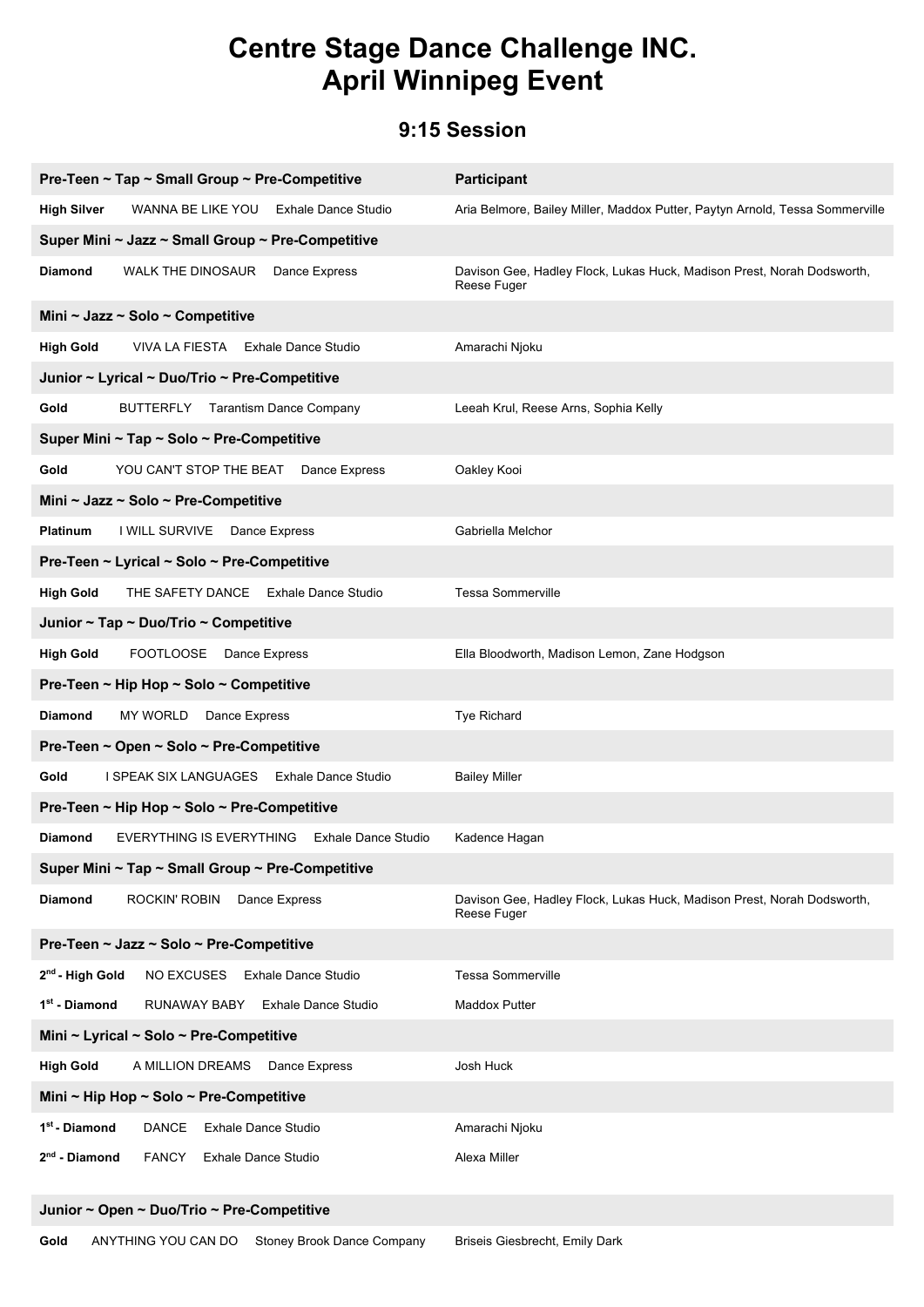| Pre-Teen ~ Classical Ballet ~ Small Group ~ Pre-Competitive      |                                                                                       |  |
|------------------------------------------------------------------|---------------------------------------------------------------------------------------|--|
| JUEX D'EAU<br>Exhale Dance Studio<br>Gold                        | Aria Belmore, Bailey Miller, Paytyn Arnold, Tessa Sommerville                         |  |
| Junior ~ Jazz ~ Duo/Trio ~ Pre-Competitive                       |                                                                                       |  |
| <b>Tarantism Dance Company</b><br>FUNK<br>Gold                   | Leeah Krul, Reese Arns, Sophia Kelly                                                  |  |
| Mini ~ Jazz ~ Duo/Trio ~ Pre-Competitive                         |                                                                                       |  |
| WALKING ON SUNSHINE<br>Gold<br>Dance Express                     | Chloe Genaille, Oakley Kooi                                                           |  |
| Junior ~ Hip Hop ~ Duo/Trio ~ Pre-Competitive                    |                                                                                       |  |
| TIK TOK<br>Dance Express<br><b>Platinum</b>                      | Gabriella Melchor, Reese Kulyk                                                        |  |
| Junior ~ Acro ~ Small Group ~ Pre-Competitive                    |                                                                                       |  |
| <b>CLARITY</b><br>Dance Express<br>Gold                          | Addison Young, Alexa Hill, Kennedy Young, Madison Lemon, Tye Richard,<br>Zane Hodgson |  |
| Mini ~ Tap ~ Solo ~ Competitive                                  |                                                                                       |  |
| BOOGIE SHOES Exhale Dance Studio<br><b>Diamond</b>               | Amarachi Njoku                                                                        |  |
| Pre-Teen $\sim$ Jazz $\sim$ Small Group $\sim$ Pre-Competitive   |                                                                                       |  |
| A LITTLE PARTY<br><b>Exhale Dance Studio</b><br><b>High Gold</b> | Aria Belmore, Bailey Miller, Maddox Putter, Paytyn Arnold, Tessa Sommerville          |  |

#### **10:30 Session**

| Junior ~ Tap ~ Small Group ~ Competitive                                 | <b>Participant</b>                                                                                                                                                                                                     |  |
|--------------------------------------------------------------------------|------------------------------------------------------------------------------------------------------------------------------------------------------------------------------------------------------------------------|--|
| <b>Diamond</b><br><b>FOOLS FALL IN LOVE</b><br>Dance Express             | Addison Young, Alexa Hill, Ella Bloodworth, Madison Lemon, Myles<br>Mcdonald, Tye Richard, Zane Hodgson                                                                                                                |  |
| Mini ~ Jazz ~ Large Group ~ Pre-Competitive                              |                                                                                                                                                                                                                        |  |
| <b>Diamond</b><br><b>CARTOON HEROES</b><br>Dance Express                 | Carter Klos, Chloe Genaille, Colin Klos, Finley Osmond-Beach, Gabriella<br>Melchor, Josh Huck, Kyah Demetrioff, Oakley Kooi, Reese Kulyk, Ryah<br>Fuger, Sadie Hutchinson, Sonni Brown, Stella Balzer, Valentina Amato |  |
| Pre-Teen ~ Classical Ballet ~ Solo ~ Competitive                         |                                                                                                                                                                                                                        |  |
| 2 <sup>nd</sup> - High Gold LA VALSE CHAMPAGNE Evolution Dance Company   | Grace Fortier                                                                                                                                                                                                          |  |
| 1st - High Gold CUCKOO POLKA Evolution Dance Company                     | Gracie Conrod                                                                                                                                                                                                          |  |
| Pre-Teen ~ Lyrical ~ Solo ~ Competitive                                  |                                                                                                                                                                                                                        |  |
| 2 <sup>nd</sup> - Diamond NO DAY BUT TODAY Evolution Dance Company       | Anne Kotula                                                                                                                                                                                                            |  |
| 3rd - Diamond PEOPLE HELP THE PEOPLE Exhale Dance Studio                 | Rachel Glufka                                                                                                                                                                                                          |  |
| 1 <sup>st</sup> - Diamond<br>PAPER THIN<br>Dance Express                 | Kiera Hutchinson                                                                                                                                                                                                       |  |
| Mini ~ Jazz ~ Small Group ~ Pre-Competitive                              |                                                                                                                                                                                                                        |  |
| <b>High Gold</b><br><b>Exhale Dance Studio</b><br>CAR WASH               | Amarachi Njoku, Asheya Cherrett, Charlotte Voss, Chloe Radford, Clara<br>Singh, Finley Vogt, Kensi Loreth, Natalia Thursby                                                                                             |  |
| Pre-Teen ~ Tap ~ Solo ~ Competitive                                      |                                                                                                                                                                                                                        |  |
| 2 <sup>nd</sup> - Diamond<br><b>LIGHTS</b><br><b>Exhale Dance Studio</b> | Anjolaoluwa Njoku                                                                                                                                                                                                      |  |
| <b>High Gold</b><br>SPIDERMAN<br>Dance Express                           | <b>Tye Richard</b>                                                                                                                                                                                                     |  |
| 3 <sup>rd</sup> - Diamond<br>BOX OF SECRETS Evolution Dance Company      | Ava Barr                                                                                                                                                                                                               |  |
| 1 <sup>st</sup> - Diamond<br>HIT ME UP<br>Dance Express                  | Sydney Banera                                                                                                                                                                                                          |  |
| <b>High Gold</b><br>COOL CATS<br>Dance Express                           | Larissa Hildebrand                                                                                                                                                                                                     |  |
| <b>EXPENSIVE</b><br><b>High Gold</b><br>Dance Express                    | Alexa Ormiston                                                                                                                                                                                                         |  |
| <b>High Gold</b><br>PUTTIN' ON THE RITZ Exhale Dance Studio              | Rachel Glufka                                                                                                                                                                                                          |  |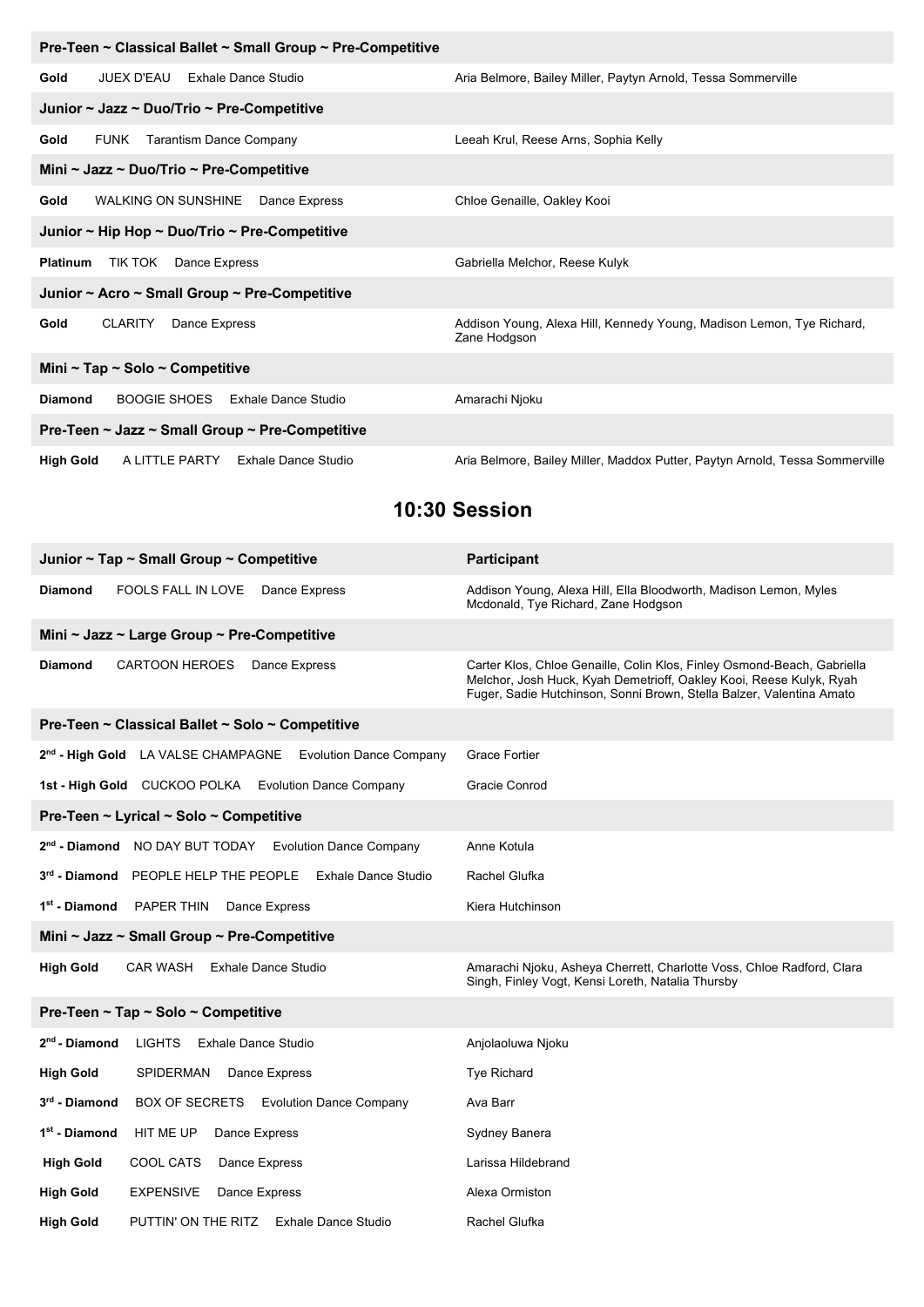| Pre-Teen ~ Demi Character Ballet ~ Solo ~ Competitive                      |                                                                                                                                                                                                                        |  |
|----------------------------------------------------------------------------|------------------------------------------------------------------------------------------------------------------------------------------------------------------------------------------------------------------------|--|
| <b>High Gold</b><br>CINDERELLA Dance Express                               | Abigail King                                                                                                                                                                                                           |  |
| Junior ~ Demi Character Ballet ~ Small Group ~ Competitive                 |                                                                                                                                                                                                                        |  |
| <b>High Gold</b><br>AT THE THEATRE<br>Dance Express                        | Addison Young, Alexa Hill, Ella Bloodworth, Madison Lemon, Myles<br>Mcdonald, Tye Richard, Zane Hodgson                                                                                                                |  |
| Pre-Teen ~ Song & Dance ~ Solo ~ Competitive                               |                                                                                                                                                                                                                        |  |
| <b>High Gold</b><br><b>BORN TO ENTERTAIN</b><br><b>Exhale Dance Studio</b> | Grace Creran                                                                                                                                                                                                           |  |
| Pre-Teen ~ Modern/Contemporary ~ Solo ~ Competitive                        |                                                                                                                                                                                                                        |  |
| <b>HOPE</b><br><b>High Gold</b><br>Dance Express                           | Avery Bileski Malcom                                                                                                                                                                                                   |  |
| Mini ~ Tap ~ Large Group ~ Pre-Competitive                                 |                                                                                                                                                                                                                        |  |
| <b>High Gold</b><br>JAILHOUSE ROCK Dance Express                           | Carter Klos, Chloe Genaille, Colin Klos, Finley Osmond-Beach, Gabriella<br>Melchor, Josh Huck, Kyah Demetrioff, Oakley Kooi, Reese Kulyk, Ryah<br>Fuger, Sadie Hutchinson, Sonni Brown, Stella Balzer, Valentina Amato |  |
| Pre-Teen ~ Jazz ~ Solo ~ Competitive                                       |                                                                                                                                                                                                                        |  |
| YES I CAN Evolution Dance Company<br><b>High Gold</b>                      | <b>Grace Fortier</b>                                                                                                                                                                                                   |  |
| <b>High Gold</b><br>EMERGENCY<br>Dance Express                             | Brooklyn Lemon                                                                                                                                                                                                         |  |
| SHAKE THE ROOM<br><b>Exhale Dance Studio</b><br><b>Diamond</b>             | Rachel Glufka                                                                                                                                                                                                          |  |
| 3 <sup>rd</sup> - Dimaond<br><b>SWAY</b> Evolution Dance Company           | Anne Kotula                                                                                                                                                                                                            |  |
| EVERYTHING<br><b>High Gold</b><br>Dance Express                            | Zane Hodgson                                                                                                                                                                                                           |  |
| <b>High Gold</b><br>ANYTHING I DO Exhale Dance Studio                      | Anjolaoluwa Njoku                                                                                                                                                                                                      |  |
| <b>Diamond</b><br>SPARKLING DIAMONDS<br>Dance Express                      | Alexa Ziemianski                                                                                                                                                                                                       |  |
| 1 <sup>st</sup> - Diamond<br>BABY I'M A STAR Evolution Dance Company       | Paige Mooney                                                                                                                                                                                                           |  |
| 2 <sup>nd</sup> - Diamond HOT NOTE<br>Dance Express                        | Serah Kisil                                                                                                                                                                                                            |  |
| Mini ~ Demi Character Ballet ~ Large Group ~ Pre-Competitive               |                                                                                                                                                                                                                        |  |
| <b>High Gold</b><br>RAG DOLLS Dance Express                                | Carter Klos, Chloe Genaille, Colin Klos, Finley Osmond-Beach, Gabriella<br>Melchor, Josh Huck, Kyah Demetrioff, Oakley Kooi, Reese Kulyk, Ryah<br>Fuger, Sadie Hutchinson, Sonni Brown, Stella Balzer, Valentina Amato |  |
| Mini ~ Tap ~ Small Group ~ Pre-Competitive                                 |                                                                                                                                                                                                                        |  |
| <b>Exhale Dance Studio</b><br>Gold<br>SHAKE A TAILFEATHER                  | Amarachi Njoku, Asheya Cherrett, Charlotte Voss, Chloe Radford, Clara<br>Singh, Finley Vogt, Kensi Loreth, Natalia Thursby                                                                                             |  |
| Junior ~ Jazz ~ Small Group ~ Competitive                                  |                                                                                                                                                                                                                        |  |
| <b>Diamond</b><br><b>FROZEN INTENSITY</b><br>Dance Express                 | Addison Young, Alexa Hill, Ella Bloodworth, Madison Lemon, Myles<br>Mcdonald, Tye Richard, Zane Hodgson                                                                                                                |  |
| 12:15 Session                                                              |                                                                                                                                                                                                                        |  |
| Pre-Teen ~ Tap ~ Line ~ Competitive                                        | <b>Participant</b>                                                                                                                                                                                                     |  |

| <b>High Gold</b><br><b>TOY SOLDIERS</b><br>Dance Express                              | Abigail King, Alexa Ormiston, Brooklyn Lemon, Brooky Kojima, Cadence Genaille,<br>Cadence Mcdonald, Connor Rempel, Jaque Fontaine, Julia Maslow, Keira<br>Hutchinson, Larissa Hildebrand, Lily Weir, Madison Bowles, Maya Kojima, Olivia<br>Jakiwchuk, Riley Fontaine, Sydney Banera |  |  |
|---------------------------------------------------------------------------------------|--------------------------------------------------------------------------------------------------------------------------------------------------------------------------------------------------------------------------------------------------------------------------------------|--|--|
| Junior ~ Demi Character Ballet ~ Solo ~ Competitive                                   |                                                                                                                                                                                                                                                                                      |  |  |
| SAILORS HORNPIPE<br><b>Evolution Dance Company</b><br>Diamond                         | Soraya Monkman                                                                                                                                                                                                                                                                       |  |  |
| Junior $\sim$ Jazz $\sim$ Solo $\sim$ Pre-Competitive                                 |                                                                                                                                                                                                                                                                                      |  |  |
| $2nd$ - High Gold<br>MY BOYFRIEND'S BACK<br>Dance Express                             | Ryah Fuger                                                                                                                                                                                                                                                                           |  |  |
| WHAT MAKES ME BEAUTIFUL<br>$1st$ – Hight Gold<br>Stoney<br><b>Brook Dance Company</b> | Peyton Trudeau                                                                                                                                                                                                                                                                       |  |  |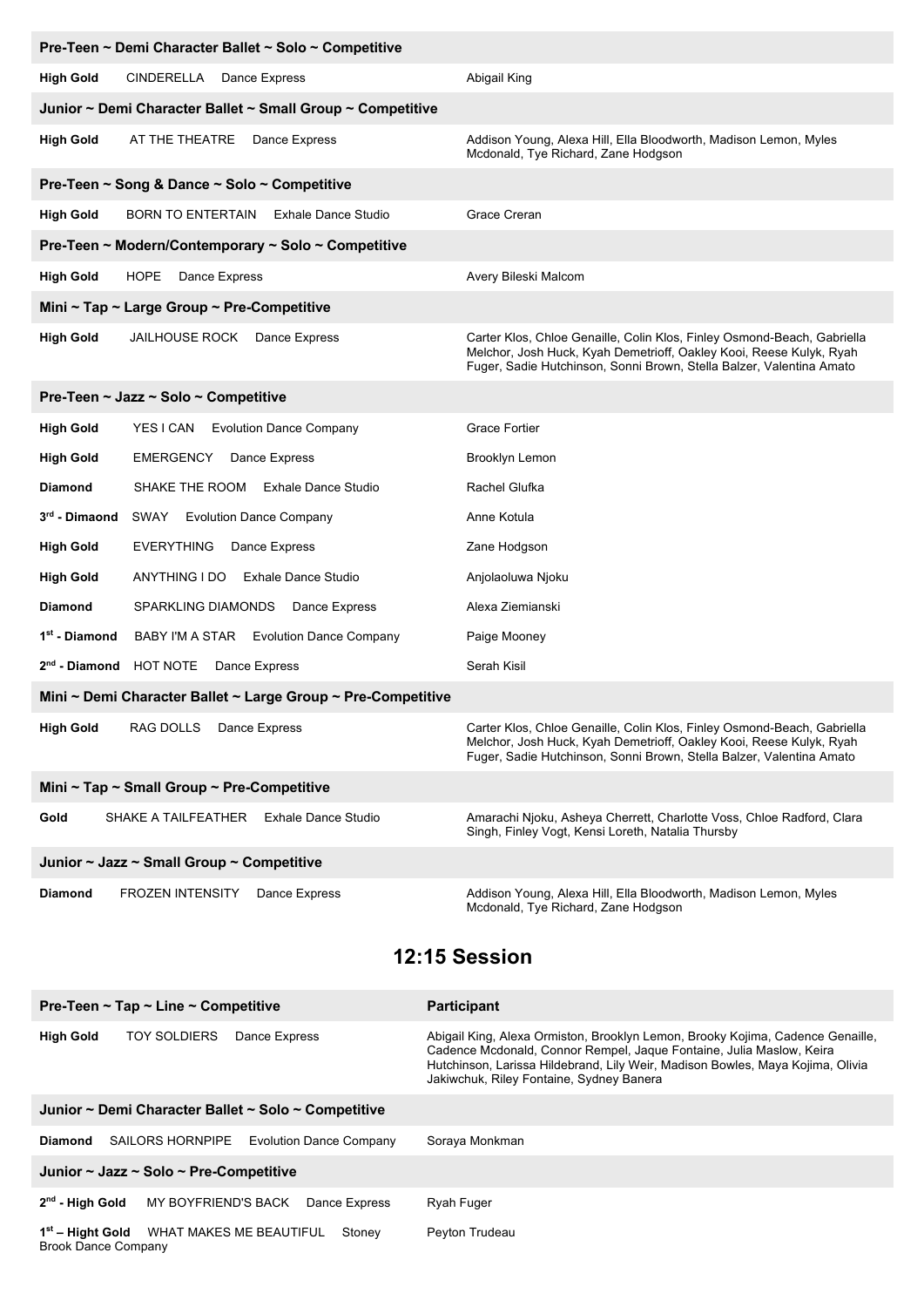| Junior ~ Hip Hop ~ Duo/Trio ~ Pre-Competitive                              |                                                                                                                                                                                                                                                                                                                                                            |  |
|----------------------------------------------------------------------------|------------------------------------------------------------------------------------------------------------------------------------------------------------------------------------------------------------------------------------------------------------------------------------------------------------------------------------------------------------|--|
| <b>High Gold</b><br>3 FOOT TALL<br><b>Exhale Dance Studio</b>              | Alexa Miller, Amarachi Njoku, Sara Friesen                                                                                                                                                                                                                                                                                                                 |  |
| Teen ~ Modern/Contemporary ~ Solo ~ Competitive                            |                                                                                                                                                                                                                                                                                                                                                            |  |
| <b>Diamond</b><br>JOURNEY THROUGH Dance Express                            | <b>Sincerity Amos</b>                                                                                                                                                                                                                                                                                                                                      |  |
| Pre-Teen ~ Tap ~ Duo/Trio ~ Competitive                                    |                                                                                                                                                                                                                                                                                                                                                            |  |
| 3rd - High Gold<br>TRICKLE TRICKLE Dance Express                           | Addison Young, Myles Mcdonald                                                                                                                                                                                                                                                                                                                              |  |
| 1 <sup>st</sup> - Diamond<br>FRIEND LIKE ME Dance Express                  | Brooklyn Lemon, Brooky Kojima, Sydney Banera                                                                                                                                                                                                                                                                                                               |  |
| 2 <sup>nd</sup> - High Gold<br>SING<br><b>Exhale Dance Studio</b>          | Anjolaoluwa Njoku, Ashlyn Arnold                                                                                                                                                                                                                                                                                                                           |  |
| Junior ~ Classical Ballet ~ Solo ~ Pre-Competitive                         |                                                                                                                                                                                                                                                                                                                                                            |  |
| MUSIC BOX WALTZ Stoney Brook Dance Company<br>Gold                         | Annick St. Vincent                                                                                                                                                                                                                                                                                                                                         |  |
| Junior ~ Jazz ~ Solo ~ Competitive                                         |                                                                                                                                                                                                                                                                                                                                                            |  |
| $2nd$ - Diamond<br>MAMA YO! Evolution Dance Company                        | <b>Tennley Nickel</b>                                                                                                                                                                                                                                                                                                                                      |  |
| 3rd - High Gold STRUT Dance Express                                        | <b>Madison Lemon</b>                                                                                                                                                                                                                                                                                                                                       |  |
| 1 <sup>st</sup> - Diamond<br>FABULOUS Evolution Dance Company              | Soraya Monkman                                                                                                                                                                                                                                                                                                                                             |  |
| Pre-Teen ~ Lyrical ~ Large Group ~ Competitive                             |                                                                                                                                                                                                                                                                                                                                                            |  |
| <b>Diamond</b><br><b>HEAD ABOVE WATER</b><br>Dance Express                 | Abigail King, Addison Pufahl, Alexa Ziemianski, Brooklyn Lemon, Brooky Kojima,<br>Cadence Mcdonald, Chloe Stepaniuk, Connor Rempel, Keira Hutchinson, Larissa<br>Hildebrand, Mackenzie Faulkner, Madison Bowles, Riley Fontaine, Serah Kisil,<br>Sydney Banera                                                                                             |  |
| Junior $\sim$ Tap $\sim$ Solo $\sim$ Pre-Competitive                       |                                                                                                                                                                                                                                                                                                                                                            |  |
| MOMENT OF TRUTH Stoney Brook Dance Company<br>Gold                         | <b>Taryn Friesen</b>                                                                                                                                                                                                                                                                                                                                       |  |
| Junior ~ Hip Hop ~ Solo ~ Competitive                                      |                                                                                                                                                                                                                                                                                                                                                            |  |
| 1st - High Gold<br>TOOK THE NIGHT Evolution Dance Company                  | Zoey Amirault                                                                                                                                                                                                                                                                                                                                              |  |
| $2nd$ - High Gold<br>MONEY Evolution Dance Company                         | Carys Krut                                                                                                                                                                                                                                                                                                                                                 |  |
| Junior ~ Tap ~ Solo ~ Competitive                                          |                                                                                                                                                                                                                                                                                                                                                            |  |
| $2nd$ – High Gold<br>NEW MISS RHYTHM IN TOWN<br>Evolution<br>Dance Company | Kenzie Giesbrecht                                                                                                                                                                                                                                                                                                                                          |  |
| $1st$ – Diamond<br>DREAMS COME TRUE<br><b>Evolution Dance</b><br>Company   | <b>Madison Cooley</b>                                                                                                                                                                                                                                                                                                                                      |  |
| Pre-Teen ~ Hip Hop ~ Line ~ Competitive                                    |                                                                                                                                                                                                                                                                                                                                                            |  |
| Platinum<br>YOUTH TRIBE<br>Dance Express                                   | Addison Mcdonald, Addison Pufahl, Alexa Ziemianski, Avery Bileski Malcom,<br>Brooklyn Lemon, Brooky Kojima, Cadence Genaille, Cadence Mcdonald, Chloe<br>Stepaniuk, Jaque Fontaine, Jaylee Gagne, Keira Hutchinson, Larissa Hildebrand,<br>Mackenzie Faulkner, Madison Bowles, Riley Fontaine, Saidou Sacko, Serah Kisil,<br>Sincerity Amos, Sydney Banera |  |

#### **2:00 Session**

|                                                     | Pre-Teen $\sim$ Jazz $\sim$ Large Group $\sim$ Competitive |               | <b>Participant</b>                                                                                                                                                                                                                |
|-----------------------------------------------------|------------------------------------------------------------|---------------|-----------------------------------------------------------------------------------------------------------------------------------------------------------------------------------------------------------------------------------|
| Gold                                                | AUSTIN POWERS                                              | Dance Express | Abigail King, Alexa Ziemianski, Brooklyn Lemon, Brooky Kojima, Connor<br>Rempel, Keira Hutchinson, Larissa Hildebrand, Lily Weir, Mackenzie<br>Faulkner, Olivia Jakiwchuk, Sydney Banera                                          |
| Teen ~ Classical Ballet ~ Large Group ~ Competitive |                                                            |               |                                                                                                                                                                                                                                   |
| High Gold                                           | DREAM CHILDREN                                             | Dance Express | Addison Mcdonald, Alexa Ormiston, Avery Bileski Malcom, Cadence<br>Mcdonald, Chloe Stepaniuk, Haylee Slavuta, Jaque Fontaine, Julia<br>Maslow, Madison Bowles, Maya Kojima, Riley Fontaine, Serah Kisil,<br><b>Sincerity Amos</b> |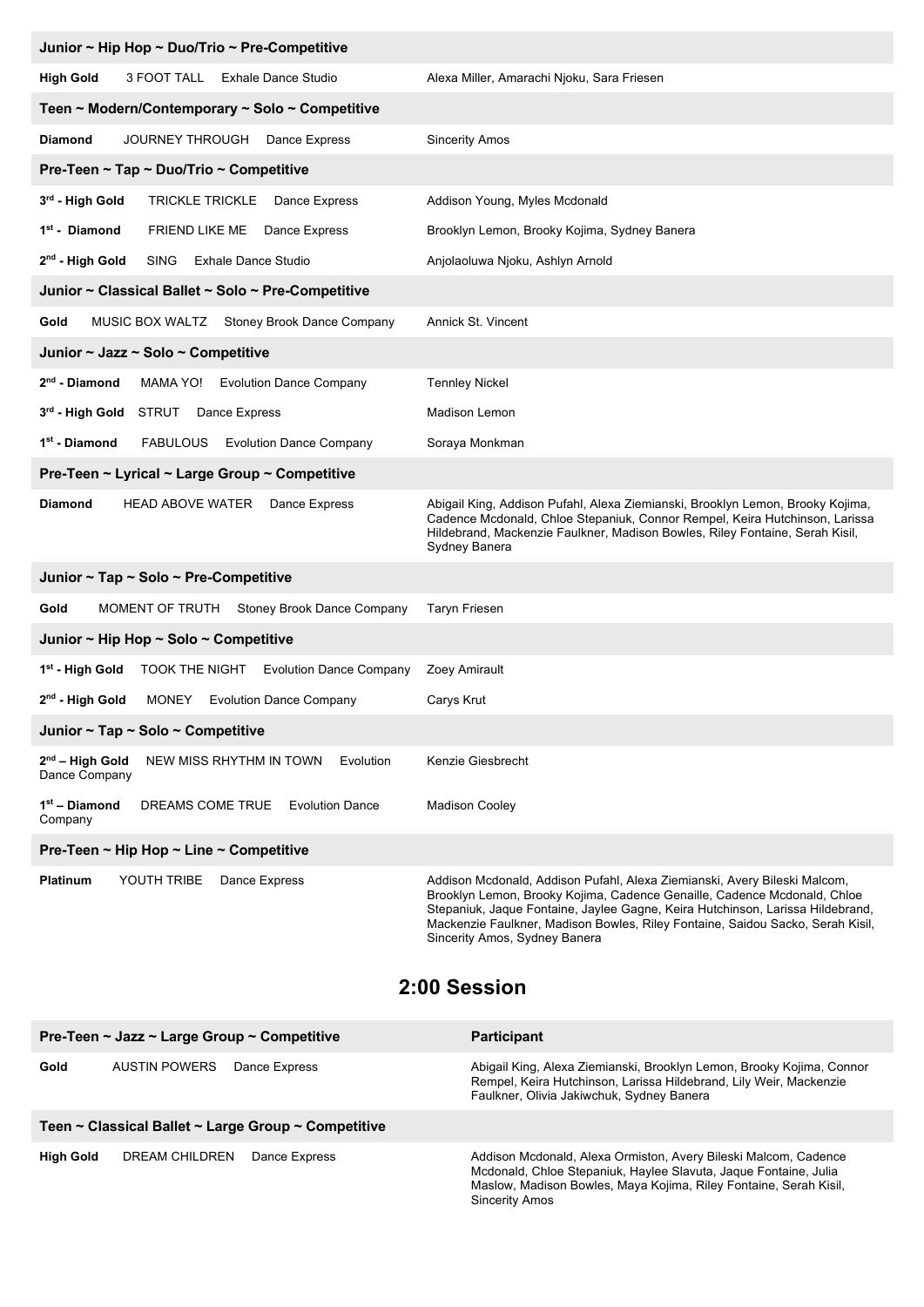| Senior ~ Lyrical ~ Small Group ~ Competitive                          |                                                                                                                                                                                                                        |  |  |
|-----------------------------------------------------------------------|------------------------------------------------------------------------------------------------------------------------------------------------------------------------------------------------------------------------|--|--|
| <b>Diamond</b><br><b>AMEN</b><br>Dance Express                        | Brooke Adelberg, Brooke Wightman, Katelynn Howells, Lexi Peters,<br>Madison Vergie, Myah Richard                                                                                                                       |  |  |
| Senior $\sim$ Tap $\sim$ Solo $\sim$ Competitive                      |                                                                                                                                                                                                                        |  |  |
| 3rd - High Gold<br><b>ATTENTION</b><br><b>Evolution Dance Company</b> | Emma Barr                                                                                                                                                                                                              |  |  |
| <b>High Gold</b><br><b>JUST DANCE</b><br>Dance Express                | Justice Veosovich                                                                                                                                                                                                      |  |  |
| $2nd$ - Diamond<br>STAND DOWN<br>Stoney Brook Dance Company           | <b>Brynley Peters</b>                                                                                                                                                                                                  |  |  |
| 1 <sup>st</sup> - Platinum<br>LONG TRAIN RUNNIN Dance Express         | Michael Trojan                                                                                                                                                                                                         |  |  |
| Pre-Teen ~ Demi Character Ballet ~ Large Group ~ Competitive          |                                                                                                                                                                                                                        |  |  |
| <b>HOEDOWN</b><br>Dance Express<br>Gold                               | Abigail King, Addison Pufahl, Alexa Ziemianski, Brooklyn Lemon, Brooky<br>Kojima, Connor Rempel, Keira Hutchinson, Larissa Hildebrand, Lily Weir,<br>Mackenzie Faulkner, Olivia Jakiwchuk, Sydney Banera, Talia Alarie |  |  |
| Teen ~ Lyrical ~ Large Group ~ Competitive                            |                                                                                                                                                                                                                        |  |  |
| THE DIRT<br><b>High Gold</b><br>Dance Express                         | Addison Mcdonald, Avery Bileski Malcom, Cadence Mcdonald, Chloe<br>Stepaniuk, Haylee Slavuta, Madison Bowles, Maya Kojima, Riley Fontaine,<br>Saidou Sacko, Serah Kisil, Sincerity Amos                                |  |  |
| Advanced ~ Jazz ~ Solo ~ Competitive                                  |                                                                                                                                                                                                                        |  |  |
| $2nd$ - Platinum<br><b>GOOD INTENT</b><br>Dance Express               | Myah Richard                                                                                                                                                                                                           |  |  |
| $3rd$ - Diamond<br>WAY DOWN<br>Dance Express                          | Katelynn Howells                                                                                                                                                                                                       |  |  |
| 1 <sup>st</sup> - Platinum<br>HEY PACHUCO<br>Haley Kowalski           | Haley Kowalski                                                                                                                                                                                                         |  |  |
| Senior ~ Jazz ~ Small Group ~ Competitive                             |                                                                                                                                                                                                                        |  |  |
| <b>Platinum</b><br><b>GRACE</b><br>Dance Express                      | Brooke Adelberg, Brooke Wightman, Lexi Peters, Madison Vergie                                                                                                                                                          |  |  |

### **3:00 Session**

| Teen ~ Jazz ~ Duo/Trio ~ Competitive                                                   | <b>Participant</b>                                                                                                                                                                                                                              |  |
|----------------------------------------------------------------------------------------|-------------------------------------------------------------------------------------------------------------------------------------------------------------------------------------------------------------------------------------------------|--|
| <b>BLOW</b><br>Exhale Dance Studio<br><b>High Gold</b>                                 | Mia Putter, Sofie Olson                                                                                                                                                                                                                         |  |
| Teen ~ Jazz ~ Large Group ~ Competitive                                                |                                                                                                                                                                                                                                                 |  |
| <b>High Gold</b><br>SPELL ON YOU<br>Dance Express                                      | Addison Mcdonald, Alexa Ormiston, Avery Bileski Malcom, Cadence<br>Mcdonald, Chloe Stepaniuk, Haylee Slavuta, Jaque Fontaine, Julia Maslow,<br>Madison Bowles, Maya Kojima, Riley Fontaine, Saidou Sacko, Serah Kisil,<br><b>Sincerity Amos</b> |  |
| Senior ~ Modern/Contemporary ~ Large Group ~ Competitive                               |                                                                                                                                                                                                                                                 |  |
| <b>AQUAPHOBIA</b><br><b>Diamond</b><br>Dance Express                                   | Abby Mochnacz, Alyssa Harrison, Brooke Adelberg, Cassandra Labossiere,<br>Katelynn Howells, Lexi Peters, Madison Vergie, Michael Trojan, Myah<br>Richard, Sydney Haasbeek                                                                       |  |
| Senior ~ Open ~ Solo ~ Competitive                                                     |                                                                                                                                                                                                                                                 |  |
| <b>HISTORY OF WRONG GUYS</b><br><b>Diamond</b><br><b>Stoney Brook Dance</b><br>Company | <b>Brynley Peters</b>                                                                                                                                                                                                                           |  |
| Teen ~ Classical Ballet ~ Solo ~ Pre-Competitive                                       |                                                                                                                                                                                                                                                 |  |
| MAY BE<br><b>Stoney Brook Dance Company</b><br>Gold                                    | Kayli Ash                                                                                                                                                                                                                                       |  |
| Teen ~ Demi Character Ballet ~ Solo ~ Competitive                                      |                                                                                                                                                                                                                                                 |  |
| LITTLE RED RIDING HOOD<br>Dance Express<br>Gold                                        | Lily Weir                                                                                                                                                                                                                                       |  |
| Teen ~ Acro ~ Duo/Trio ~ Competitive                                                   |                                                                                                                                                                                                                                                 |  |
| <b>SUMMER OVERTURE</b><br>Exhale Dance Studio<br><b>High Gold</b>                      | Makayla Martin, Mia Putter, Peyton March                                                                                                                                                                                                        |  |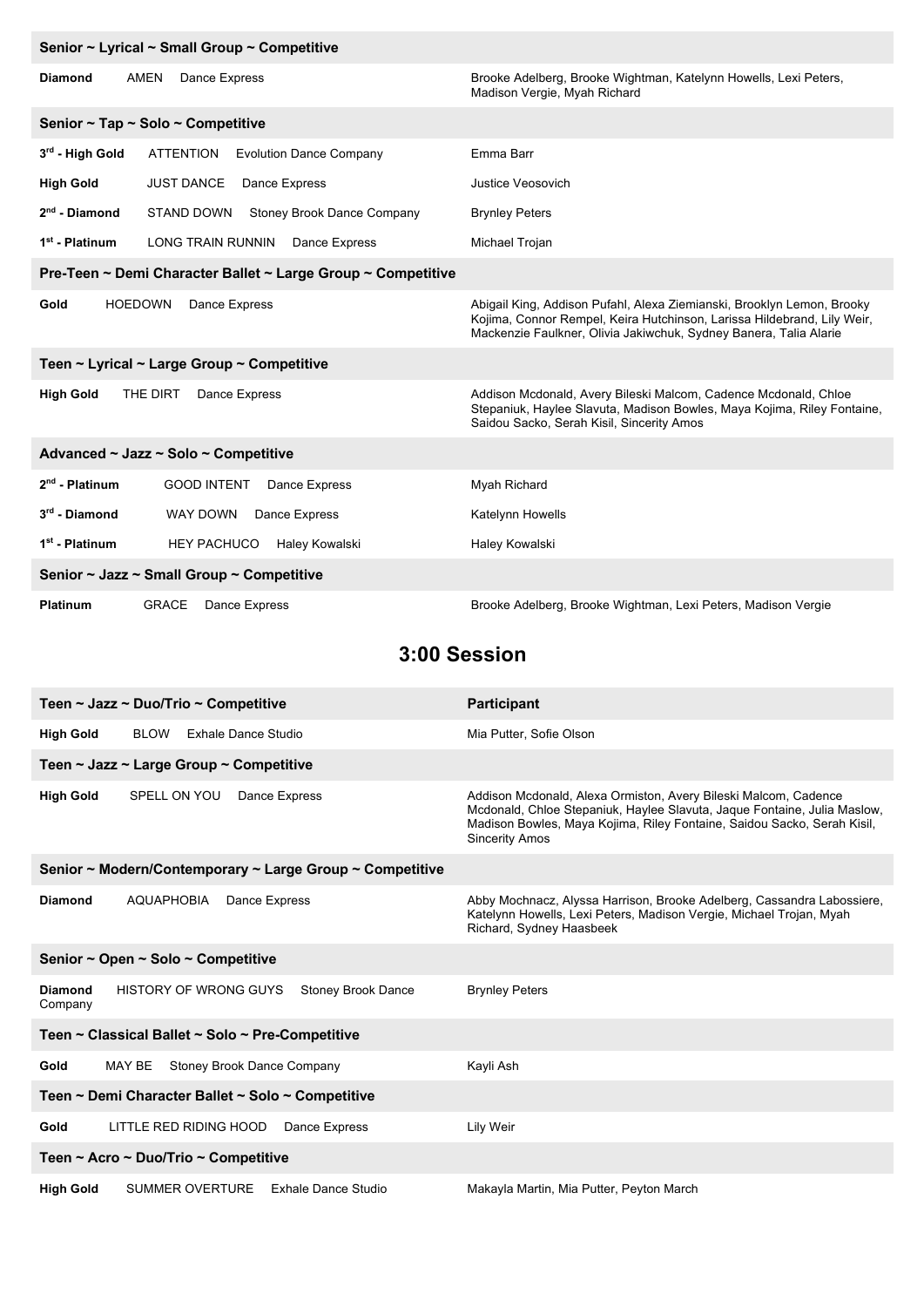| Pre-Teen ~ Lyrical ~ Duo/Trio ~ Competitive                               |                                                     |  |  |
|---------------------------------------------------------------------------|-----------------------------------------------------|--|--|
| $3rd$ - Gold<br>SAFE AND SOUND Exhale Dance Studio                        | Ana Gupta, Grace Creran                             |  |  |
| 1 <sup>st</sup> - Diamond<br>TITANIUM Dance Express                       | Chloe Stepaniuk, Riley Fontaine, Serah Kisil        |  |  |
| 2 <sup>nd</sup> - High Gold<br>YOU'RE GONNA BE OK Dance Express           | Avery Bileski Malcom, Haylee Slavuta                |  |  |
| Teen ~ Tap ~ Duo/Trio ~ Competitive                                       |                                                     |  |  |
| 1st - High Gold<br>SING Dance Express                                     | Lauren Kisil, Madison Bowles, Maya Kojima           |  |  |
| 2 <sup>nd</sup> - High Gold LIGHT UP THE WORLD Stoney Brook Dance Company | Alyssa Laramee, Ciara Funk                          |  |  |
| Senior ~ Classical Ballet ~ Solo ~ Pre-Competitive                        |                                                     |  |  |
| <b>High Gold</b><br>SPANISH DANCE Evolution Dance Company                 | <b>Emily Ernstberger</b>                            |  |  |
| Teen ~ Modern/Contemporary ~ Solo ~ Competitive                           |                                                     |  |  |
| 2 <sup>nd</sup> - High Gold<br>RUN BOY RUN Exhale Dance Studio            | Mia Putter                                          |  |  |
| 3rd - Gold MINUTES FROM SOMEWHERE ELSE Exhale Dance Studio                | Ana Gupta                                           |  |  |
| 2 <sup>nd</sup> - Diamond EVERYTHING MUST CHANGE Exhale Dance Studio      | Sofie Olson                                         |  |  |
| Teen ~ Classical Ballet ~ Solo ~ Competitive                              |                                                     |  |  |
| Platinum<br><b>VARIATION</b> Evolution Dance Company                      | Ava Cooley                                          |  |  |
| Advanced ~ Tap ~ Solo ~ Competitive                                       |                                                     |  |  |
| 1 <sup>st</sup> - Platinum<br><b>FUEGO</b><br>Haley Kowalski              | Haley Kowalski                                      |  |  |
| $2nd$ - Diamond<br><b>BUDAPEST</b> Dance Express                          | Myah Richard                                        |  |  |
| Teen ~ Jazz ~ Duo/Trio ~ Competitive                                      |                                                     |  |  |
| <b>High Gold</b><br>WHOSE SIDE ARE YOU ON<br>Dance Express                | Alyssa Harrison, Kaitlyn Van Hooren, Sincerity Amos |  |  |
| Teen ~ Hip Hop ~ Duo/Trio ~ Competitive                                   |                                                     |  |  |
| <b>TRIP</b><br><b>Exhale Dance Studio</b><br>Gold                         | Emily Wruck, Mia Putter, Peyton March               |  |  |
| Pre-Teen ~ Hip Hop ~ Small Group ~ Competitive                            |                                                     |  |  |

## **4:30 Session**

| Senior ~ Jazz ~ Large Group ~ Competitive                                                  | <b>Participant</b>                                                                                                                                                                      |  |  |
|--------------------------------------------------------------------------------------------|-----------------------------------------------------------------------------------------------------------------------------------------------------------------------------------------|--|--|
| THE HEIST<br><b>Diamond</b><br>Dance Express                                               | Abby Mochnacz, Alyssa Harrison, Brooke Adelberg, Brooke Evans,<br>Cassandra Labossiere, Katelynn Howells, Lexi Peters, Madison Vergie,<br>Michael Trojan, Myah Richard, Sydney Haasbeek |  |  |
| Teen ~ Modern/Contemporary ~ Small Group ~ Competitive                                     |                                                                                                                                                                                         |  |  |
| <b>AWAKEN</b><br>Dance Express<br><b>High Gold</b>                                         | Avery Bileski Malcom, Chloe Stepaniuk, Haylee Slavuta, Julia Maslow,<br>Madison Bowles, Riley Fontaine, Saidou Sacko, Serah Kisil, Sincerity Amos                                       |  |  |
| Teen ~ Acro ~ Solo ~ Competitive                                                           |                                                                                                                                                                                         |  |  |
| <b>HURRICANE</b><br><b>Exhale Dance Studio</b><br><b>High Gold</b>                         | Peyton March                                                                                                                                                                            |  |  |
| Teen ~ Hip Hop ~ Solo ~ Competitive                                                        |                                                                                                                                                                                         |  |  |
| BETTER HAVE MY MONEY<br><b>Evolution Dance Company</b><br><b>High Gold</b>                 | Emersyn Johnson                                                                                                                                                                         |  |  |
| Teen $\sim$ Tap $\sim$ Solo $\sim$ Competitive                                             |                                                                                                                                                                                         |  |  |
| THE PENNILESS OPTIMIST<br>1 <sup>st</sup> - High Gold<br><b>Evolution Dance</b><br>Company | <b>Emily Wozniak</b>                                                                                                                                                                    |  |  |
| $2nd$ - Gold<br>ROUND AND ROUND<br>Exhale Dance Studio                                     | Maya Brisson                                                                                                                                                                            |  |  |
| <b>NERVOUS</b><br>Stoney Brook Dance Company<br>Gold                                       | Ciara Funk                                                                                                                                                                              |  |  |
| $3rd$ - Gold<br><b>COUNTING STARS</b><br>Dance Express                                     | Cadence Mcdonald                                                                                                                                                                        |  |  |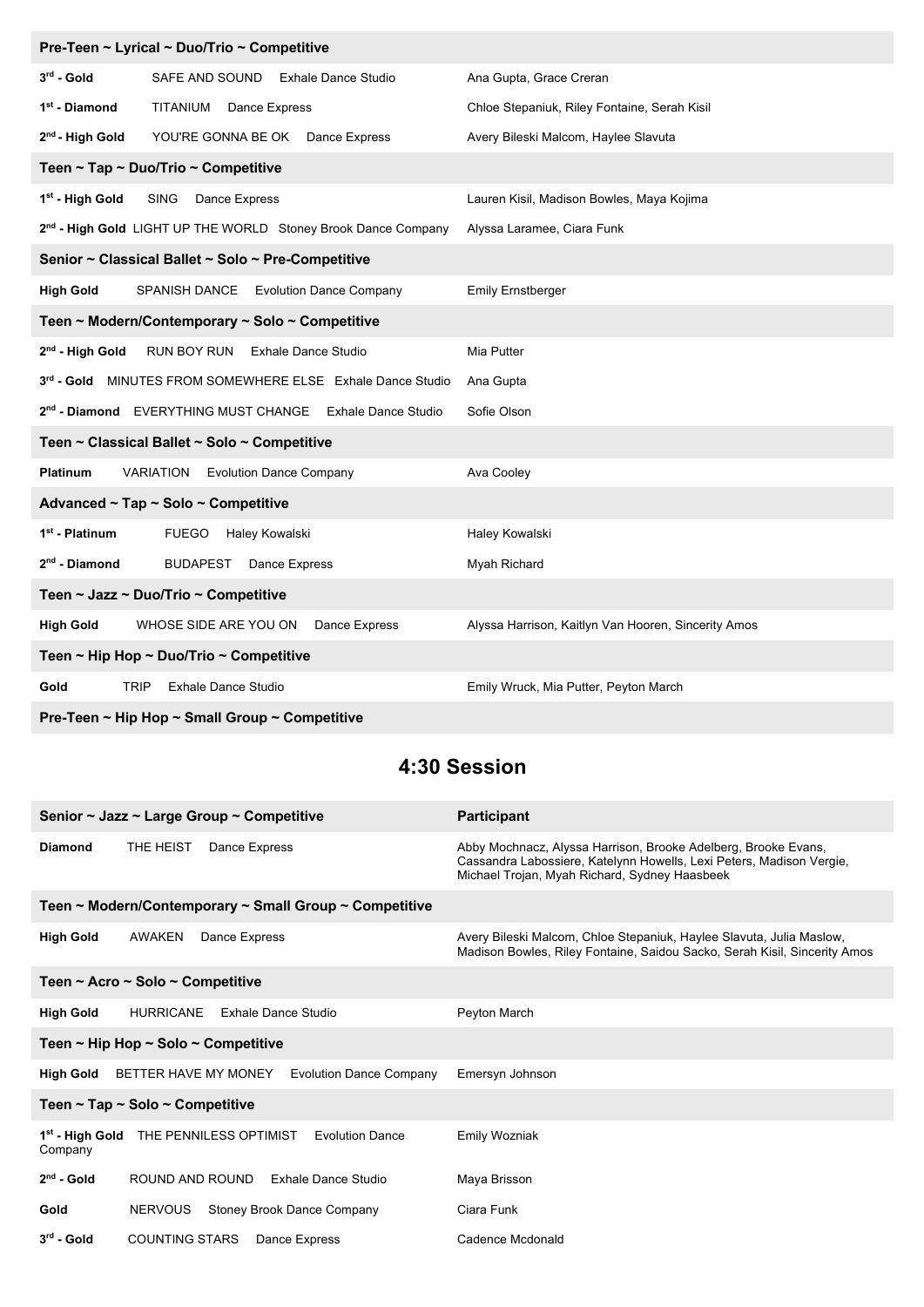| Advanced ~ Modern/Contemporary ~ Solo ~ Competitive |                                                       |                                                                                                                                                                                                                 |  |
|-----------------------------------------------------|-------------------------------------------------------|-----------------------------------------------------------------------------------------------------------------------------------------------------------------------------------------------------------------|--|
| 2 <sup>nd</sup> - Diamond                           | LOVES ME BETTER Dance Express                         | Myah Richard                                                                                                                                                                                                    |  |
| 1 <sup>st</sup> - Platinum                          | JUST BREATHE Dance Express                            | <b>Madison Vergie</b>                                                                                                                                                                                           |  |
|                                                     | Teen ~ Lyrical ~ Solo ~ Competitive                   |                                                                                                                                                                                                                 |  |
| 1 <sup>st</sup> - Platinum                          | <b>Evolution Dance Company</b><br>FLY                 | Ava Cooley                                                                                                                                                                                                      |  |
| <b>High Gold</b>                                    | <b>UNDONE</b><br><b>Exhale Dance Studio</b>           | Ashlyn Arnold                                                                                                                                                                                                   |  |
| $2nd$ - High Gold                                   | ALWAYS LOVE YOU Evolution Dance Company               | Sophie Amirault                                                                                                                                                                                                 |  |
| Gold                                                | WAKE ME UP<br><b>Exhale Dance Studio</b>              | Ana Gupta                                                                                                                                                                                                       |  |
| 3 <sup>rd</sup> - High Gold                         | AMAZING GRACE Dance Express                           | <b>Sincerity Amos</b>                                                                                                                                                                                           |  |
| <b>High Gold</b>                                    | WONDERFUL WORLD<br><b>Exhale Dance Studio</b>         | Mia Putter                                                                                                                                                                                                      |  |
|                                                     | Advanced ~ Pointe ~ Solo ~ Competitive                |                                                                                                                                                                                                                 |  |
| <b>Platinum</b>                                     | Haley Kowalski<br><b>HARLEQUIN VARIATION</b>          | Haley Kowalski                                                                                                                                                                                                  |  |
|                                                     | Adult ~ Tap ~ Solo ~ Competitive                      |                                                                                                                                                                                                                 |  |
| <b>Diamond</b>                                      | THE GREATEST SHOWMAN<br>Dance Express                 | Stephanie Martel                                                                                                                                                                                                |  |
|                                                     | Senior ~ Hip Hop ~ Large Group ~ Competitive          |                                                                                                                                                                                                                 |  |
| <b>Diamond</b>                                      | SANCTUARY<br>Dance Express                            | Abby Mochnacz, Brooke Evans, Diana Shushkovsky, Jadyn Genaille, Jenna<br>Semenko, Julia Maslow, Justice Veosovich, Keana Kormylo, Kiera Doucette,<br>Lexi Peters, Michael Trojan, Myah Richard, Sydney Haasbeek |  |
| Adult ~ Tap ~ Duo/Trio ~ Competitive                |                                                       |                                                                                                                                                                                                                 |  |
| Platinum                                            | <b>BUTTERFLY</b><br><b>Stoney Brook Dance Company</b> | Claudia Warkenting, Courtney Warkentin                                                                                                                                                                          |  |
|                                                     | Teen ~ Jazz ~ Solo ~ Competitive                      |                                                                                                                                                                                                                 |  |
| <b>High Gold</b>                                    | <b>TIMEBOMB</b><br><b>Exhale Dance Studio</b>         | Ashlyn Arnold                                                                                                                                                                                                   |  |
| 3rd - High Gold                                     | DREAMER<br><b>Evolution Dance Company</b>             | Emersyn Johnson                                                                                                                                                                                                 |  |
| <b>High Gold</b>                                    | <b>GLAM</b><br>Exhale Dance Studio                    | Peyton March                                                                                                                                                                                                    |  |
| <b>High Gold</b>                                    | SHOW ME YOUR MOVES<br><b>Exhale Dance Studio</b>      | Mia Putter                                                                                                                                                                                                      |  |
| Gold                                                | <b>Exhale Dance Studio</b><br>MOVE                    | Ana Gupta                                                                                                                                                                                                       |  |
| 2 <sup>nd</sup> - High Gold                         | MAMA KNOWS BEST<br>Dance Express                      | <b>Chloe Stepaniuk</b>                                                                                                                                                                                          |  |
| Gold                                                | RUN RUN RUN<br><b>Exhale Dance Studio</b>             | Makayla Martin                                                                                                                                                                                                  |  |
| 1 <sup>st</sup> - Diamond                           | PROUD MARY<br><b>Evolution Dance Company</b>          | Ava Cooley                                                                                                                                                                                                      |  |
| <b>High Gold</b>                                    | <b>COPCHASE</b><br><b>Exhale Dance Studio</b>         | Sofie Olson                                                                                                                                                                                                     |  |
|                                                     |                                                       |                                                                                                                                                                                                                 |  |

## **6:00 Session**

| Senior ~ Tap ~ Large Group ~ Competitive                               |                                          | <b>Participant</b>                                                                                                                                                                                                                                            |  |  |
|------------------------------------------------------------------------|------------------------------------------|---------------------------------------------------------------------------------------------------------------------------------------------------------------------------------------------------------------------------------------------------------------|--|--|
| <b>Diamond</b>                                                         | <b>OVER THE RAINBOW</b><br>Dance Express | Abby Mochnacz, Brooke Evans, Brooke Singbeil, Jadyn Genaille, Jenna<br>Semenko, Justice Veosovich, Katelynn Howells, Kiera Doucette, Mary<br>Mccarvill, Michael Trojan, Myah Richard, Paris Haasbeek, Stephanie<br>Martel, Sydney Haasbeek, Tianna Giesbrecht |  |  |
| Pre-Teen $\sim$ Classical Ballet $\sim$ Large Group $\sim$ Competitive |                                          |                                                                                                                                                                                                                                                               |  |  |
| Gold                                                                   | Exhale Dance Studio<br><b>SCORCHIO</b>   | Ana Gupta, Anjolaoluwa Njoku, Ashlyn Arnold, Emily Wruck, Grace<br>Creran, Leanne Niemi, Makayla Martin, Maya Brisson, Mia Putter, Peyton<br>March, Rachel Glufka, Sofie Olson                                                                                |  |  |
| Senior $\sim$ Tap $\sim$ Duo/Trio $\sim$ Competitive                   |                                          |                                                                                                                                                                                                                                                               |  |  |
| <b>High Gold</b>                                                       | Stoney Brook Dance Company<br>DR. JAZZ   | Brynley Peters, Olivia Koop, Shaelyn Ilchyna                                                                                                                                                                                                                  |  |  |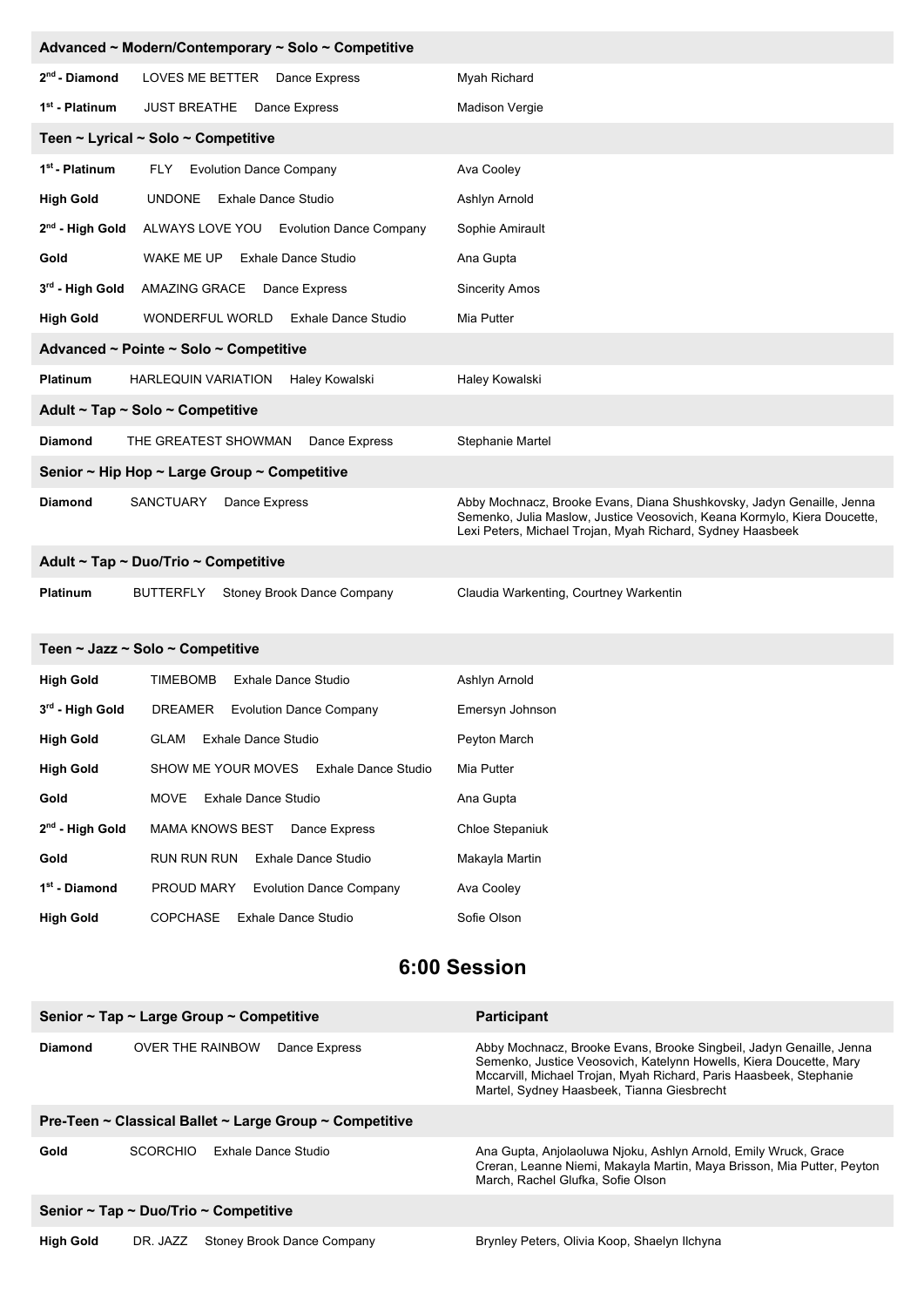|                                                           | Senior ~ Jazz ~ Solo ~ Competitive                         |                                                                                                                                                                                                                                                                                                     |  |  |
|-----------------------------------------------------------|------------------------------------------------------------|-----------------------------------------------------------------------------------------------------------------------------------------------------------------------------------------------------------------------------------------------------------------------------------------------------|--|--|
| <b>High Gold</b>                                          | Stoney Brook Dance Company<br>QUEEN BEE                    | Gracie Thiessen                                                                                                                                                                                                                                                                                     |  |  |
| <b>High Gold</b>                                          | LET ME THINK ABOUT IT Evolution Dance Company              | Alyssa Loewen                                                                                                                                                                                                                                                                                       |  |  |
| 1 <sup>st</sup> - Platinum                                | <b>WILD TONIGHT</b><br>Arden Barter                        | Arden Barter                                                                                                                                                                                                                                                                                        |  |  |
| 3rd - Diamond                                             | LOSE CONTROL Evolution Dance Company                       | Isabelle Rickards                                                                                                                                                                                                                                                                                   |  |  |
| $2nd$ - Platinum                                          | AMERICANO<br>Dance Express                                 | <b>Brooke Adelberg</b>                                                                                                                                                                                                                                                                              |  |  |
| <b>High Gold</b>                                          | YOU & ME Evolution Dance Company                           | Emily Murray-Caul                                                                                                                                                                                                                                                                                   |  |  |
|                                                           | Pre-Teen ~ Modern/Contemporary ~ Large Group ~ Competitive |                                                                                                                                                                                                                                                                                                     |  |  |
| Gold                                                      | WHERE SHADE ONCE WAS<br><b>Exhale Dance Studio</b>         | Ana Gupta, Anjolaoluwa Njoku, Ashlyn Arnold, Emily Wruck, Grace<br>Creran, Makayla Martin, Mia Putter, Peyton March, Rachel Glufka, Sofie<br>Olson                                                                                                                                                  |  |  |
| Advanced ~ Lyrical ~ Solo ~ Competitive                   |                                                            |                                                                                                                                                                                                                                                                                                     |  |  |
| 2 <sup>nd</sup> - Diamond                                 | ARMS<br>Dance Express                                      | Myah Richard                                                                                                                                                                                                                                                                                        |  |  |
| $3rd$ - Diamond                                           | LOSE MY MIND<br>Dance Express                              | Kiera Doucette                                                                                                                                                                                                                                                                                      |  |  |
| <b>Diamond</b>                                            | WATER<br>Dance Express                                     | <b>Madison Vergie</b>                                                                                                                                                                                                                                                                               |  |  |
| 1 <sup>st</sup> - Diamond                                 | HOW DEEP IS YOUR LOVE Haley Kowalski                       | Haley Kowalski                                                                                                                                                                                                                                                                                      |  |  |
| Senior ~ Open ~ Duo/Trio ~ Competitive                    |                                                            |                                                                                                                                                                                                                                                                                                     |  |  |
| <b>Diamond</b>                                            | Stoney Brook Dance Company<br>FREEDOM                      | Brynley Peters, Shaelynn Peters                                                                                                                                                                                                                                                                     |  |  |
| Senior ~ Hip Hop ~ Solo ~ Competitive                     |                                                            |                                                                                                                                                                                                                                                                                                     |  |  |
| 2 <sup>nd</sup> Diamond                                   | <b>GET UP</b><br><b>Evolution Dance Company</b>            | Emma Barr                                                                                                                                                                                                                                                                                           |  |  |
| 3 <sup>rd</sup> - Diamond                                 | <b>FREEZE</b><br>Dance Express                             | Michael Trojan                                                                                                                                                                                                                                                                                      |  |  |
| <b>High Gold</b>                                          | PICTURE ME ROLLIN' Stoney Brook Dance Company              | Gracie Thiessen                                                                                                                                                                                                                                                                                     |  |  |
| 1 <sup>st</sup> - Platinum                                | Different Arden Barter                                     | Arden Barter                                                                                                                                                                                                                                                                                        |  |  |
| Teen $\sim$ Hip Hop $\sim$ Small Group $\sim$ Competitive |                                                            |                                                                                                                                                                                                                                                                                                     |  |  |
| Gold                                                      | I'M BETTER Exhale Dance Studio                             | Ana Gupta, Ava Kerr, Emily Wruck, Kadence Hagan, Leanne Niemi, Mia<br>Putter, Peyton March, Prachi Gupta                                                                                                                                                                                            |  |  |
| Senior ~ Jazz ~ Line ~ Competitive                        |                                                            |                                                                                                                                                                                                                                                                                                     |  |  |
| <b>Diamond</b>                                            | FUEL THE FIRE<br>Dance Express                             | Abby Mochnacz, Alyssa Harrison, Brooke Adelberg, Brooke Evans,<br>Brooke Wightman, Cassandra Labossiere, Kaitlyn Van Hooren, Katelynn<br>Howells, Kiera Doucette, Lexi Peters, Madison Vergie, Myah Richard,<br>Sincerity Amos, Sydney Haasbeek, Sydney Sinclair, Sydney Swan,<br>Tianna Giesbrecht |  |  |
| 7:45 Session                                              |                                                            |                                                                                                                                                                                                                                                                                                     |  |  |
|                                                           | Senior ~ Lyrical ~ Large Group ~ Competitive               | <b>Participant</b>                                                                                                                                                                                                                                                                                  |  |  |
| <b>Diamond</b>                                            | WE CHOOSE<br>Dance Express                                 | Alyssa Harrison, Brooke Adelberg, Brooke Wightman, Cassandra Labossiere,<br>Kaitlyn Van Hooren, Katelynn Howells, Kiera Doucette, Lexi Peters, Madison<br>Vergie, Myah Richard, Sincerity Amos, Sydney Haasbeek, Sydney Sinclair, Tianna<br>Giesbrecht                                              |  |  |
| Pre-Teen ~ Tap ~ Large Group ~ Competitive                |                                                            |                                                                                                                                                                                                                                                                                                     |  |  |
| Gold                                                      | <b>Exhale Dance Studio</b><br>THAT MAN                     | Ana Gupta, Anjolaoluwa Njoku, Ashlyn Arnold, Emily Wruck, Grace Creran, Leanne<br>Niemi, Makayla Martin, Maya Brisson, Mia Putter, Peyton March, Rachel Glufka,<br>Sofie Olson                                                                                                                      |  |  |
| Senior ~ Jazz ~ Duo/Trio ~ Competitive                    |                                                            |                                                                                                                                                                                                                                                                                                     |  |  |
|                                                           |                                                            |                                                                                                                                                                                                                                                                                                     |  |  |